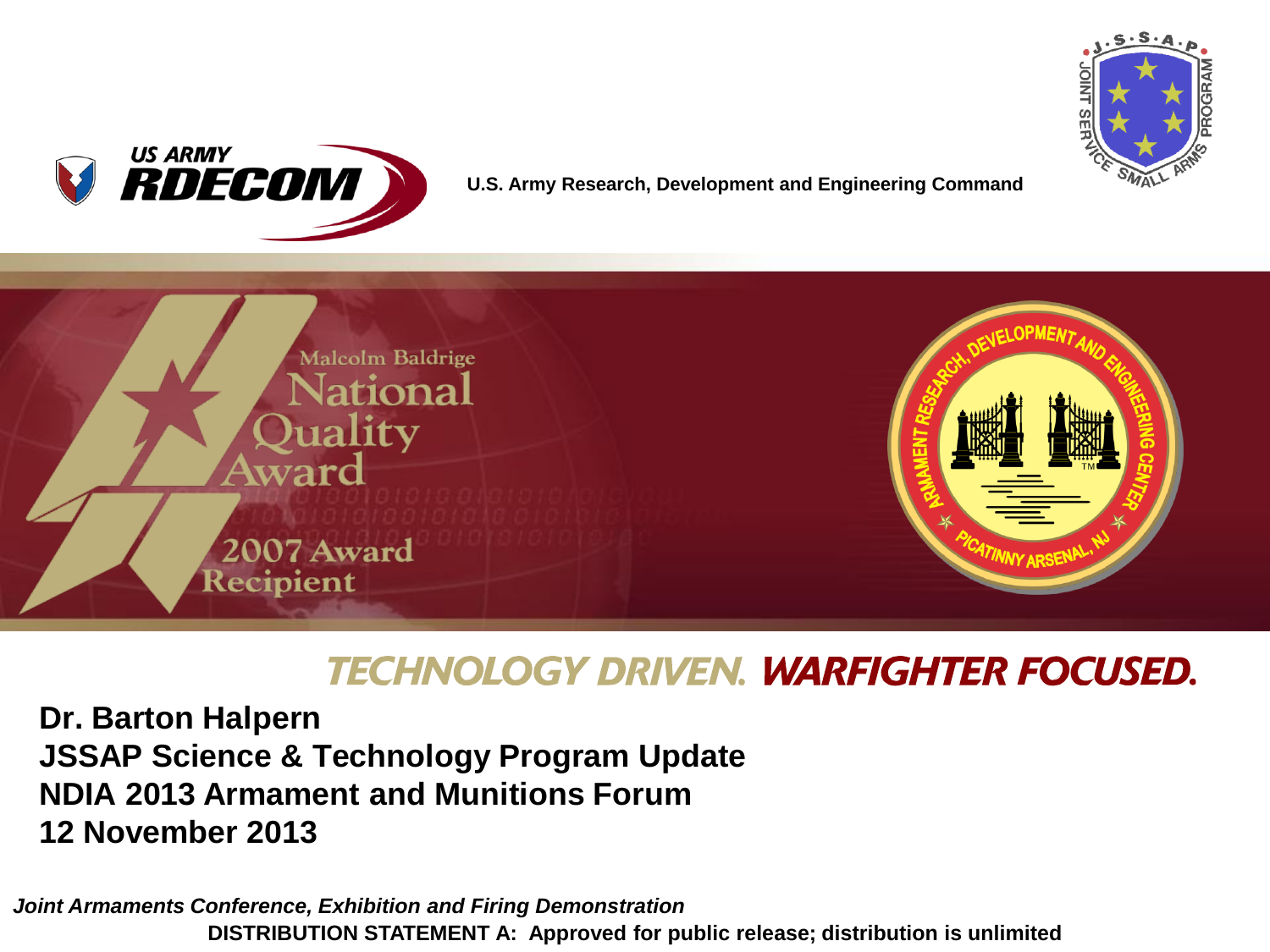





- *FY 12- 15 Current Technical Approach*
- *Progress To Date On JSSAP Programs*
- *FY 16- 20 Technical Approach*
- *Deep Future Investments*
- *Summary*



OLOGY DRIVEN. WARFIGHTER FOCUSED.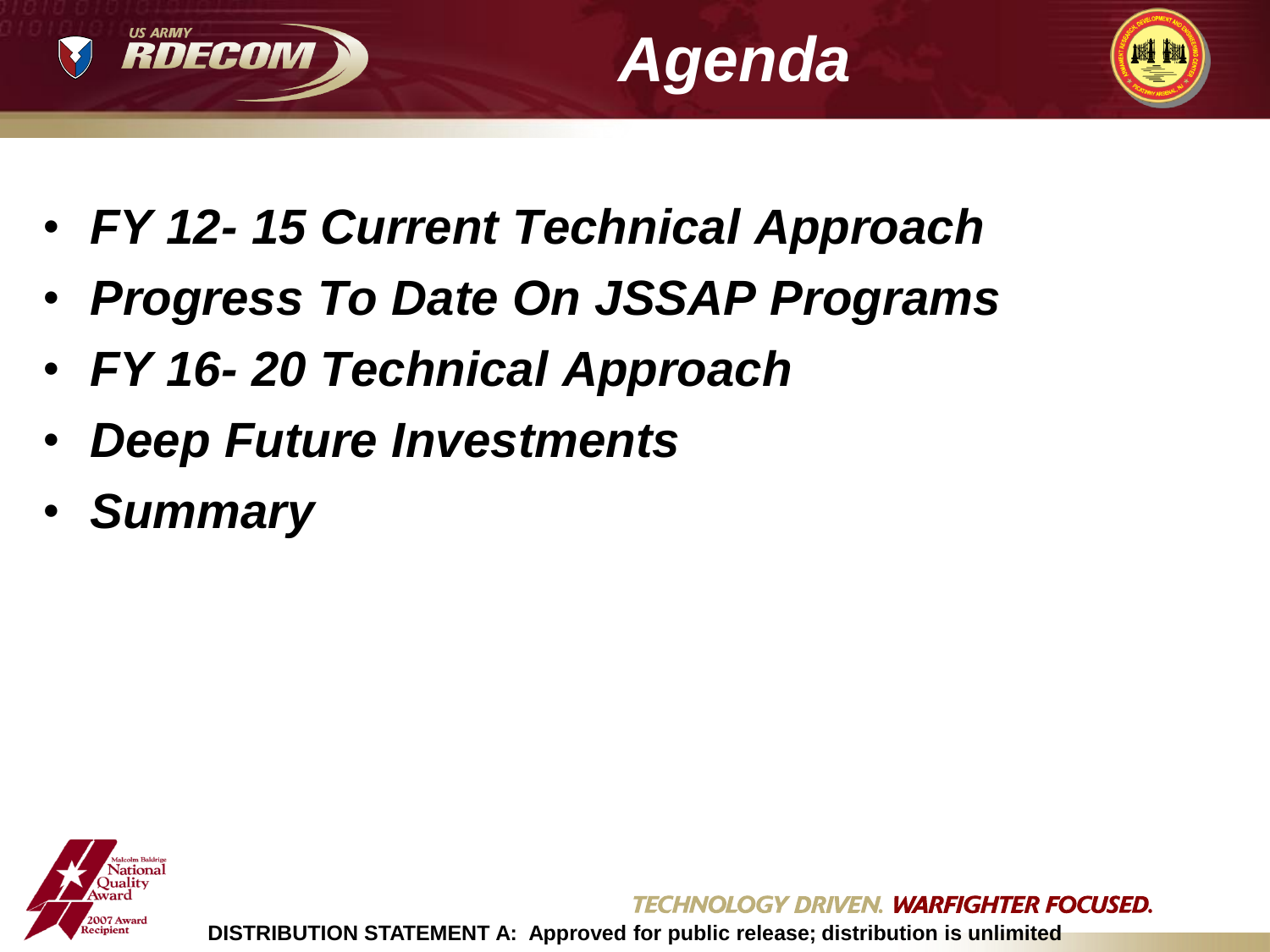*FY 12- 15 Current Technical Approach* 





**RDECOM** 

### **6.2 Small Arms Material Process Technology (SAM&PT)**



*Small Arms Capability Gap Linkage: Weapon Detection and Operational and Maintenance Issues* 

### **6.3 - Small Arms Weapons & Fire Control (SAW&FC)**



*Small Arms Capability Gap Linkage: Target Acquisition* **HNOLOGY DRIVEN. WARFIGHTER FOCUSED.** 

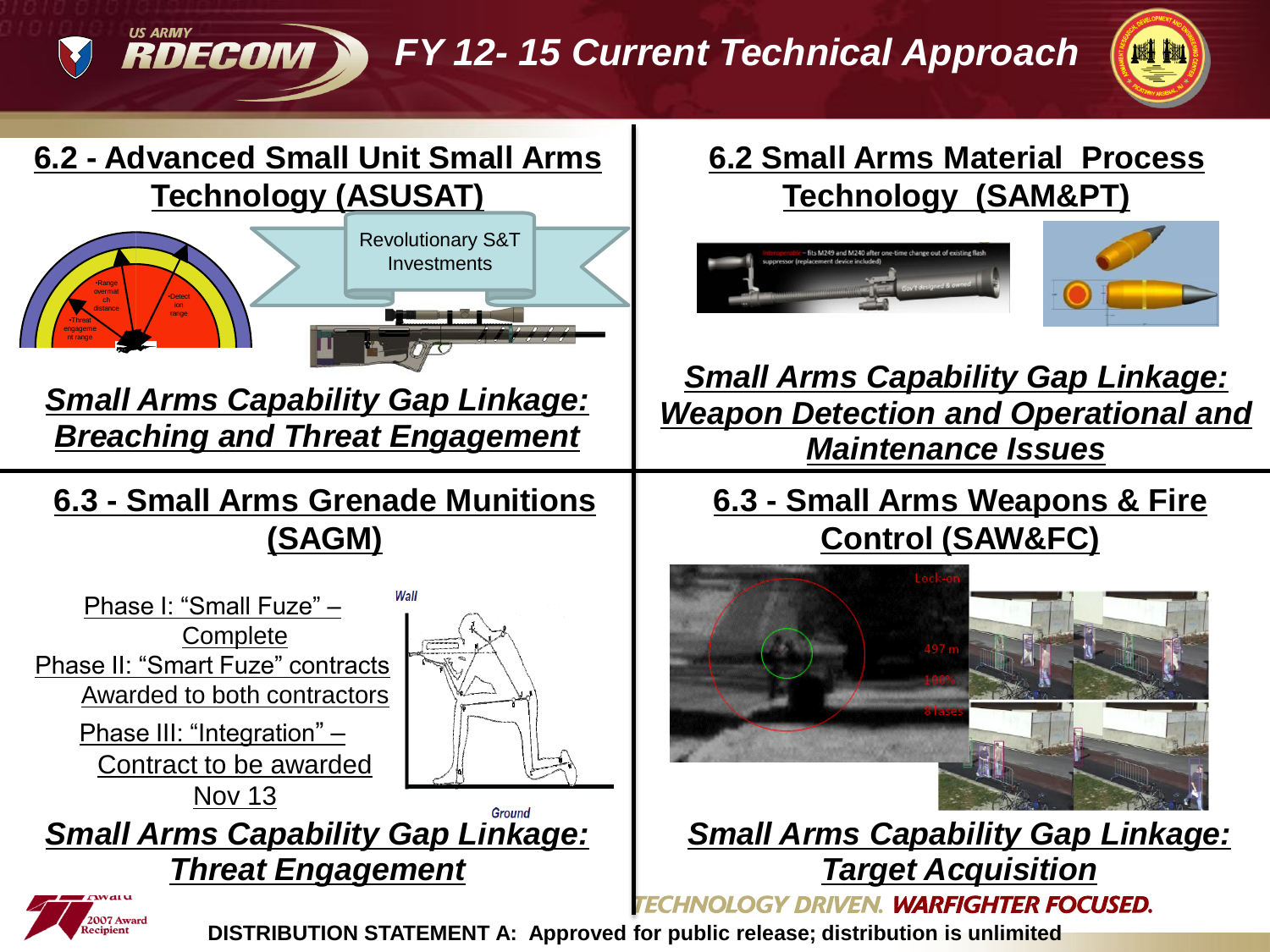

# *Progress To Date*



## **ASUSAT:**

- RMSL Active Stabilization
	- $\Box$  Developed a closed loop fire control lab component M-4 weapon modification kit to compensate for solider wobble. Barrel and receiver are articulated independently from the shooter-interface components of the system, userinterface components is controlled via target tracking software (leverage SAW&FC) and embedded mobile processing hardware that optically monitor target position relative to point of aim.
- □ Ammunition Improvement Research
	- $\Box$  Developed and demonstrated advanced ammunition projectile technology
	- $\Box$  Successfully demonstrated increase in hard and soft penetration against target sets

## **SAM&PT:**

- One Way Luminescence (OWL) Tracer
	- $\Box$  Developed an integrated non-burning, one-way visible, full day/night tracer into current ammunition production products in order to improve warfighter capability, reduce logistical burden, and reduce ammunition cost.
- Anti Corrosion Coatings (Super-Hydrophobic Coating)
	- $\Box$  Achieved a 2-fold corrosion resistance increase with initial investment with a goal of 5- fold corrosion resistance in order to dramatically decrease maintenance to weapons and ammunition due to shipboard corrosion and Ammunition & links subjected harsh saltwater environment.
- M240/249 Suppressor Design
	- □ Designed a suppressor to be interoperable with The M240 (7.62mm) Machine Gun and The M249 (5.56mm) light Machine Gun
	- □ Completed Breadboard testing (live fire verification of materials and key design features on early prototypes)
	- □ Prototype fabrication underway
	- $\Box$  Live fire verification testing planned
	- □ Worked extensively with MCoE providing valuable input into the Small Arms Signature Reduction (SASR) CDD
- ˗ Lubricious Surface Treatment ASL
	- □ Adaptive Solid Lubricants Identified through a Design of Experiment a COTS surface treatment that potentially eliminates the need to apply lubricant to the weapon components, reduces carbon fouling that builds up from weapon firing the contract of the contract of the contract of the contract of the contract of the contract of the contract of the contract of the contract of the contract of the contract of the contract of the contract of the con

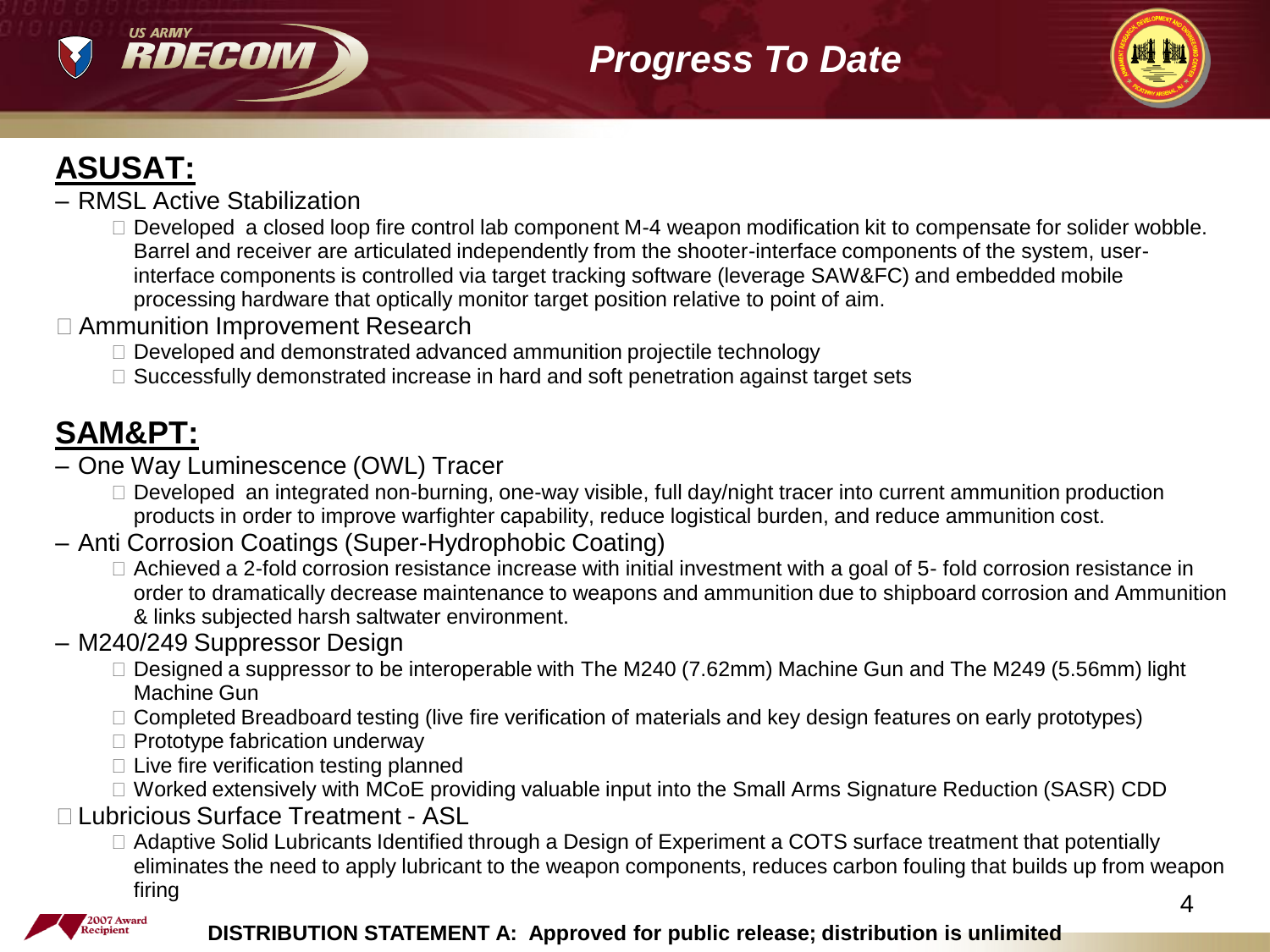

## *Progress To Date*

## **SAGM:**

#### – ARDEC

- ˗ Phase I Completed successfully. Small Fuze
- $\Box$  Phase II CDR Completed Integrated Smart Fuze
- $\Box$  Phase II Competitive Shoot Off Scheduled 4<sup>th</sup> Quarter 2013

### $\Box$ ATK

- □ Phase I Completed successfully. Small Fuze
- □ Phase II CDR Completed Integrated Smart Fuze
- $\Box$  Phase II Competitive Shoot Off Scheduled  $4<sup>th</sup>$  Quarter 2013

# **SAW&FC:**

#### – IAI

- □ Phase II Contract was awarded on 2<sup>nd</sup> Quarter 2013
- $\Box$  Phase II Software Algorithm Evaluation completed on  $4<sup>th</sup>$  Quarter 2013
- □ The CERDEC (NVL) videos were utilized for testing and the training of the Software Algorithms
- □ CDR Scheduled for 1<sup>st</sup> Quarter 2014
- □ Phase II Demonstrator Validation Testing Scheduled for 4<sup>th</sup> Quarter 2014
- $\Box$  Final Demonstration Scheduled for 4<sup>th</sup> Quarter 2015

## **LSAT:**

- □ Participated in Dismounted Non-Network Enabled Limited Objective Experiment
	- □ Prototype venue that is flexible in design and execution; ongoing review to determine necessary adjustments to future experiments.
	- □ Supports JCIDS process
	- □ Inform development and prioritization of requirements (KPPs/KSAs/APAs)
- □ 7.62mm CTA 7.62mm CTA
- □ Dismounted Non-Network Enabled Limited Objective Experiment Phase II

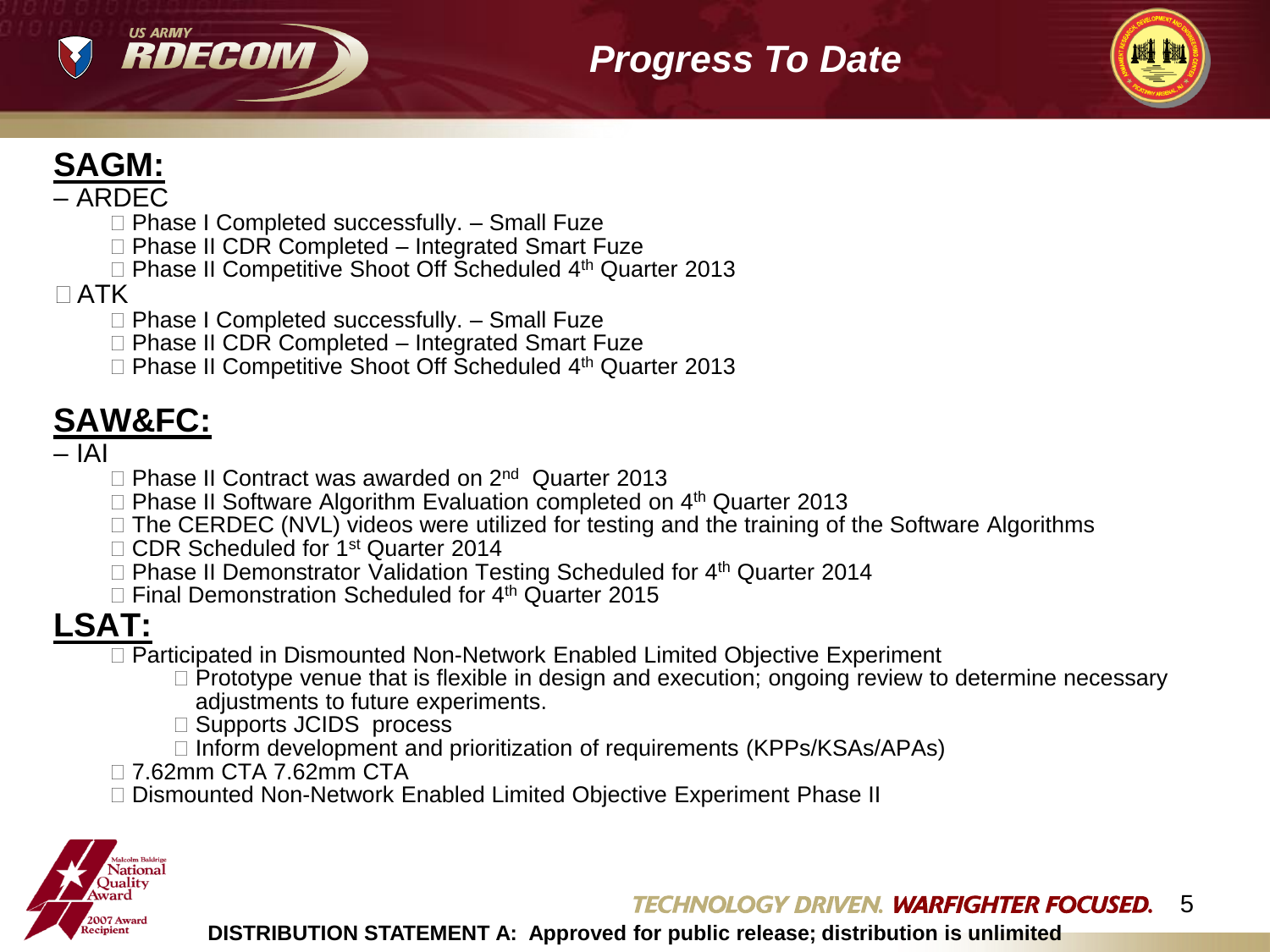## *FY 16- 20 Technical Approach*





**US ARMY** 

RDECOM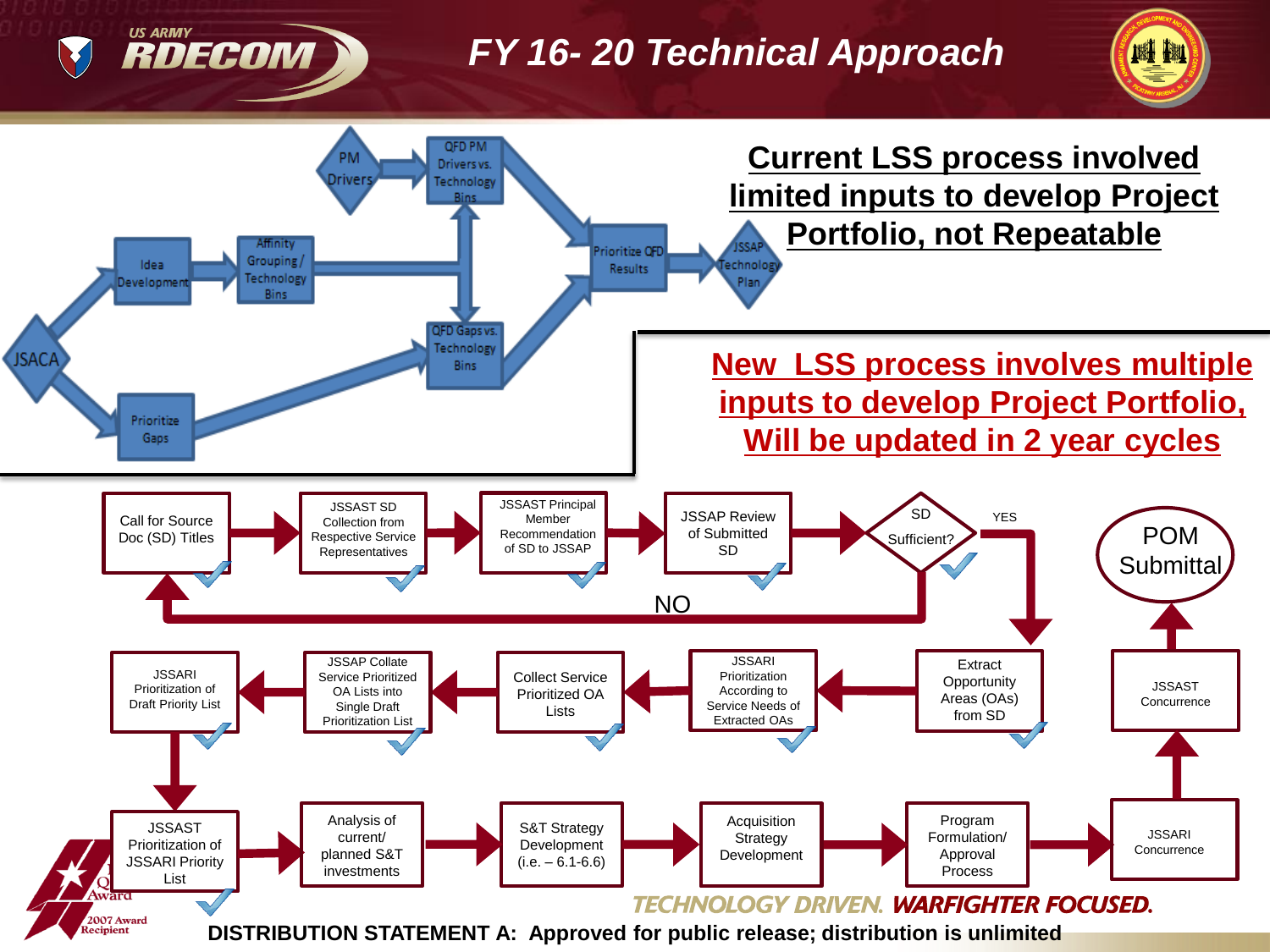



**Ideation Series Investments:** 

RDECOM

- The Army will continue to invest in technologies that will result in the development of revolutionary capabilities for small arms in the future.
- Deep Future of Small Arms Report West Point Study
	- Ideation exercise led in the Fall of 2012 to conceive of S&T topics and possible future warfare scenarios in 2045
	- JSSAP has contracted with Battelle Memorial Institute to review the Deep Future Small Arms report and create a more robust scientific investment plan to help the Warfighter achieve the recommended possible outcomes.